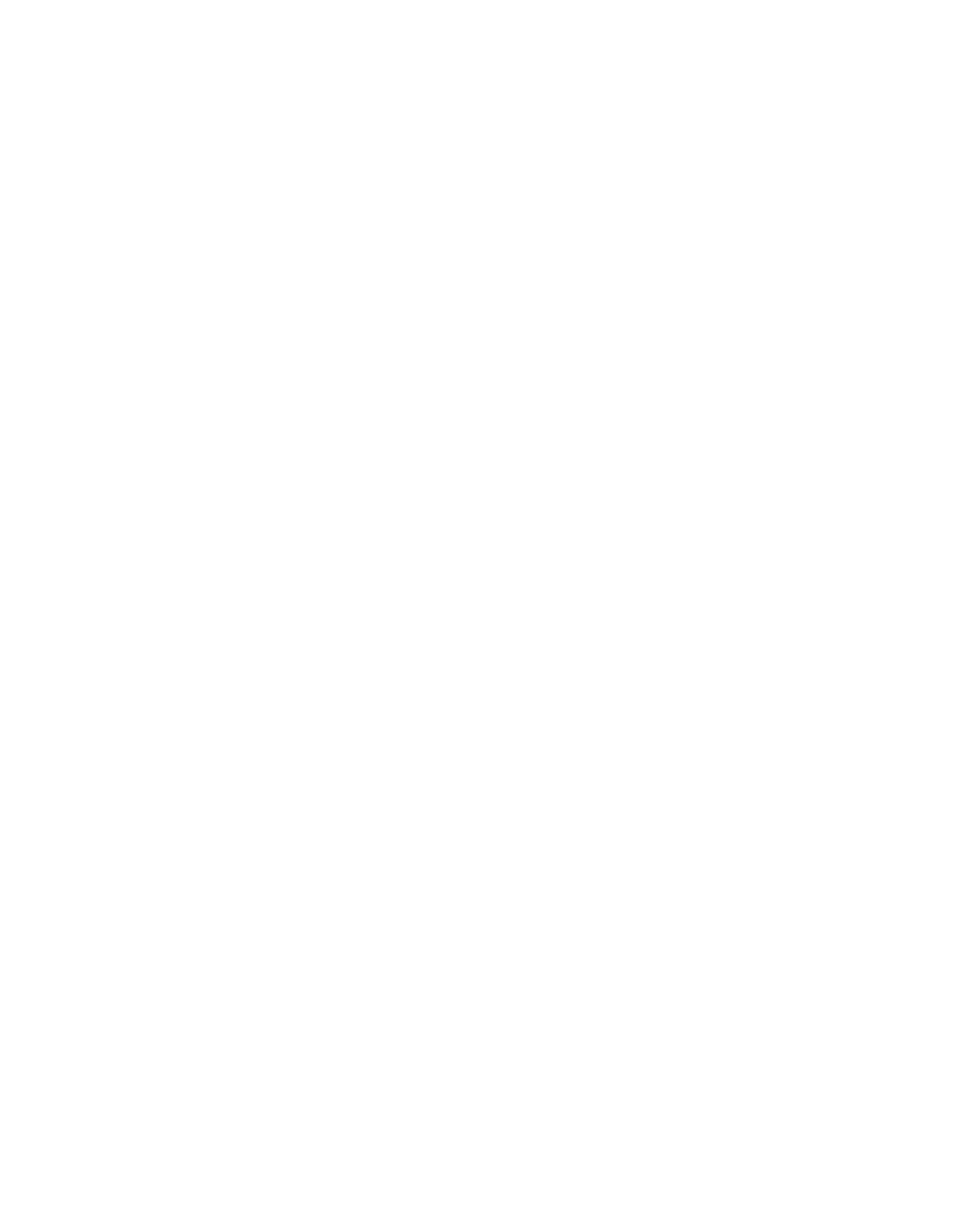#### **Part 1**

## **Burning Regulations**

#### **§101. Short Title.**

This Part 1 shall be known any may be cited as the "Mohnton Borough Burning Ordinance." (Ord. 317, 7/19/1979, §1)

#### **§102. Definitions.**

The following words shall have the meanings herein indicated:

 BRUSH — bushes, shrubs, thickets, tree branches and limbs, and small trees, but shall not include leaves.

 NON-ORGANIC MATERIAL — material derived or formed from inanimate objects, other than animal or vegetable, such as tin cans, glass, crockery, metals and similar materials.

 ORGANIC MATERIAL — material derived from living organisms such as wood, paper, bedding and yard scraps.

PERSON — any natural person, partnership, firm, association or corporation.

(Ord. 316, 7/19/1979, §2)

## **§103. Outside Burning Prohibited.**

- 1. From and after the passage of this Part 1, it shall be unlawful for any person to kindle, light or maintain any bonfire, or other fire, or permit any such fire to be kindled or maintained, for the burning of any matter whatsoever, outside of any building, within the limits of the Borough of Mohnton.
- 2. Burning may be conducted in an incinerator operated by chemical or thermal means, approved by the Borough Council and the Pennsylvania Department of Environmental Resources.
- 3. Outdoor fireplaces designed for outdoor cooking may be used for cooking purposes only, provided no obnoxious odors or dense smoke are emitted therefrom.

(Ord. 317, 9/1/1971, §3)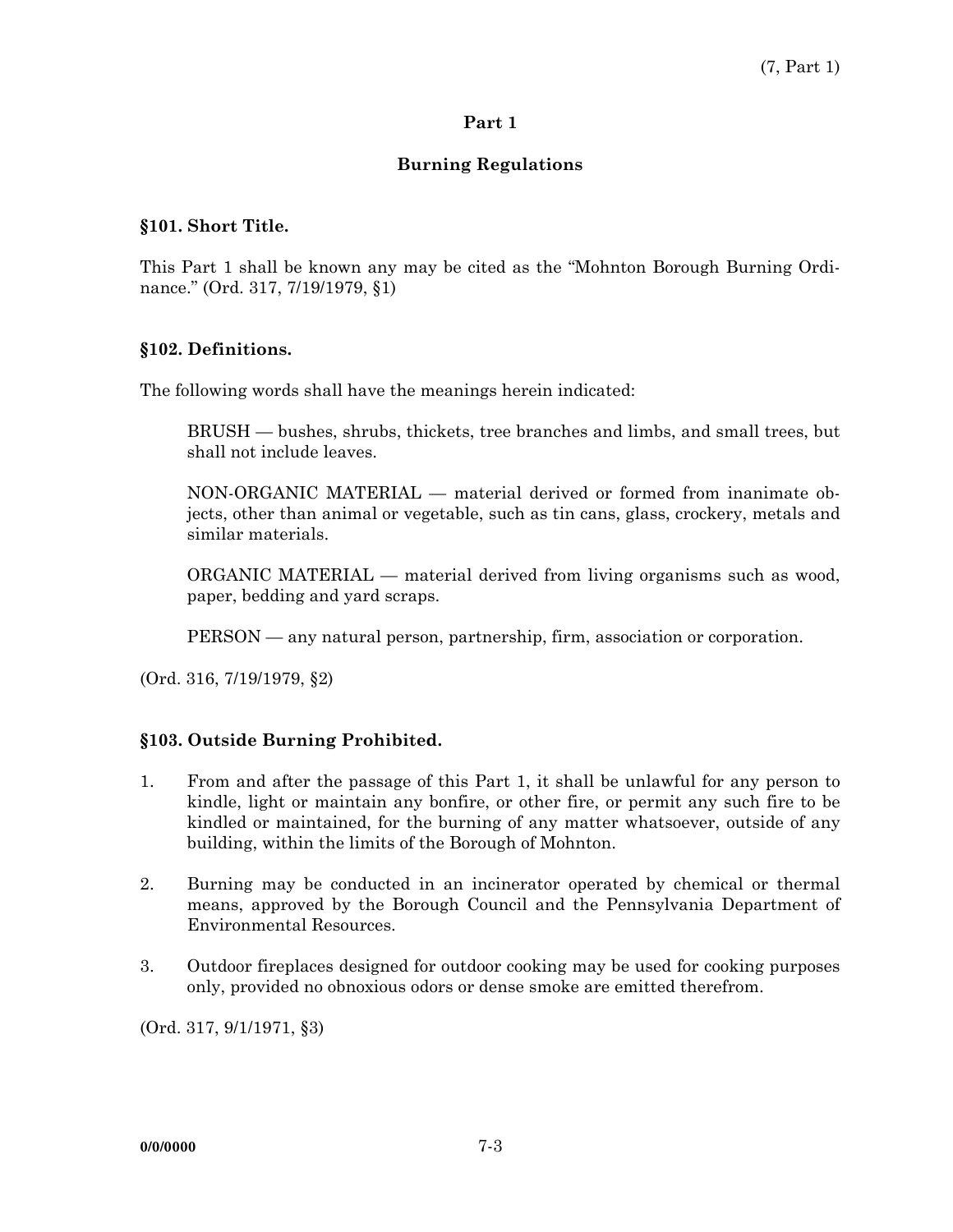## FIRE PREVENTION AND FIRE PROTECTION

## **§104. Unlawful Deposits.**

It shall be unlawful to deposit hot ashes, smoldering coals, or embers, grease or oily substances, or other matter liable to spontaneous ignition, within 10 feet of any wooden or plastered wall, partition, fence, hedge, floor, lumber, rubbish or other combustible materials, except in metallic or other non-combustible container, equipped with a cover. Such containers, unless resting on the ground outside the building, must be placed on non-combustible stands, and in every case must be kept at least two feet from any wall, partition, or other combustible material. (Ord. 317, 7/19/1979, §4)

## **§105. Removal and Storage.**

It shall be unlawful for any person making, using, storing or having charge or control of any shavings, excelsior, rubbish, sacks, bags, letter, hay, straw or other combustible trash or fragment, to fail, neglect, or refuse at the close of each day to cause all such material, which is not baled or stacked in an orderly manner, to be removed from the premises, or stored in a non-combustible container. (Ord. 317, 7/19/1979, §5)

## **§106. Fire Risks and Hazards.**

- 1. Any chimneys, fences, smokestacks, fire escapes, or exits broken or found defective upon inspection, shall be immediately cleared or repaired upon written notice from the Council Secretary, such notice to contain a specific statement of the danger or hazard existing and a recommendation of the change or changes to be made.
- 2. In order to carry out the provisions of this Part 1, the Chiefs of the Fire Companies in Mohnton Borough, members of the Police Department in Mohnton Borough, the Building Inspector of the Mohnton Borough, the Councilmen of Mohnton Borough and any other official of Mohnton Borough designated by the said Councilman shall have supervision over and examine all fire risks and exits in the Borough and upon finding any hazard, shall report same to the Borough Secretary. For that purpose, the herein mentioned officials shall have authority to enter any building and inspect the conditions existing therein insofar as they related to fire risks.

(Ord. 317, 7/19/1979, §6)

## **§107. Penalties.**

Any person violating any of the provision of this Part 1, or neglecting to comply with any order or notice issued, pursuant to a violation of any section hereof, upon summary conviction thereof before any District Justice, be sentenced to pay a fine of not less than \$10, nor more than \$300, to be recovered in the name of Mohnton Borough, and in de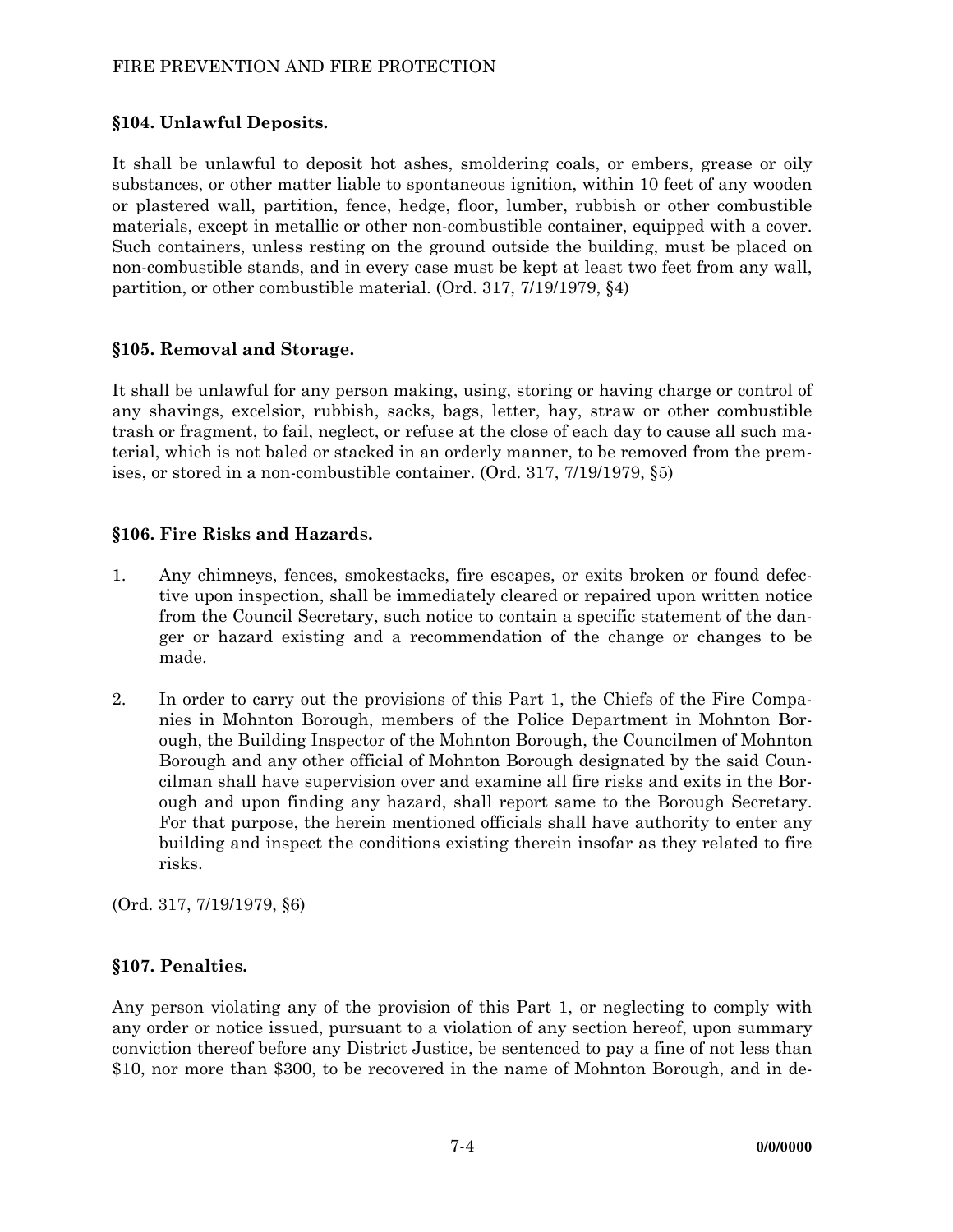fault of the payment thereof, shall be imprisoned for a period not to exceed 90 days. (Ord. 317, 7/19/1971, §8; as amended by Ord. 478, 8/10/1988)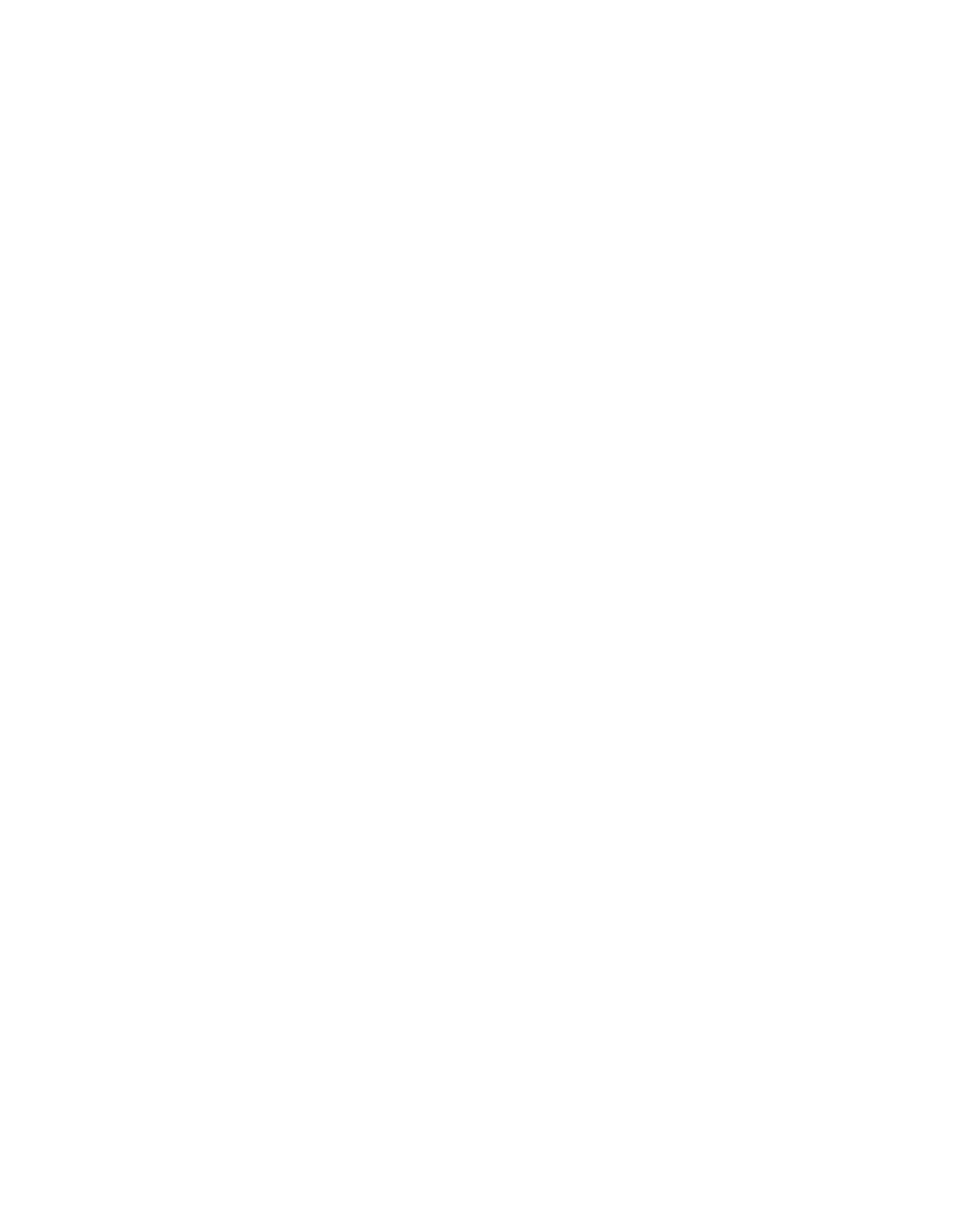#### **Part 2**

# **Fire Alarms and Smoke Detectors**

#### **§201. Requirements for Multi-family Residents.**

On and after the date of the passage of this Part, the following requirements for life safety in multi-family residential buildings are as follows:

- A. Requirements. It shall be the responsibility of the owner of each existing multi-family residential building to install smoke detectors in each such multi-family residential building intended to be used, or originally built or designed to be used for residential purposes, not to include any dwelling unit within any structure which has been wholly converted to a nonresidential use. Such smoke detectors shall be capable of sensing visible or invisible particles of combustion and each detection device shall cause the operation of an alarm which shall be clearly audible in all portions of the structure over background noise levels with all intervening doors closed; further, they shall be installed in the manner hereinafter provided. For the purposes of this Section, a multi-family residential building shall mean a building containing three or more dwelling units.
- B. Location. At least one smoke detector shall be installed in close proximity to the access for each sleeping area. A sleeping area is defined as the area or areas of the dwelling unit in which the bedrooms or sleeping rooms are located. Rooms habitually used for sleeping which are separated by other use areas such as kitchens or living rooms, but not bathrooms or closets shall be considered as separate sleeping areas for the purposes for this Section. In addition, a smoke detector shall be installed on each additional story of the family living unit and in all halls, corridors or stairwells of multi-family residential buildings, including basements and cellars as directed by the Fire Official.
- C. Equipment. All devices, combinations of devices and equipment required herein are to be installed in conformance with the provisions of the Building Code and this Section, and such equipment to be installed shall be approved by the Bureau of Fire Prevention.
- D. Installation. Smoke detectors may be directly hand wired to the building's power supply or operated on a plug-in outlet which is fitted with a plug restrainer device, provided that such outlet is not controlled by any switch, cord switch or extension cord on the detector. Smoke detectors may be powered by a battery provided that the battery is monitored to assure that the following conditions are met:
	- (1) All power requirements are met for at least one year's life, including weekly testing;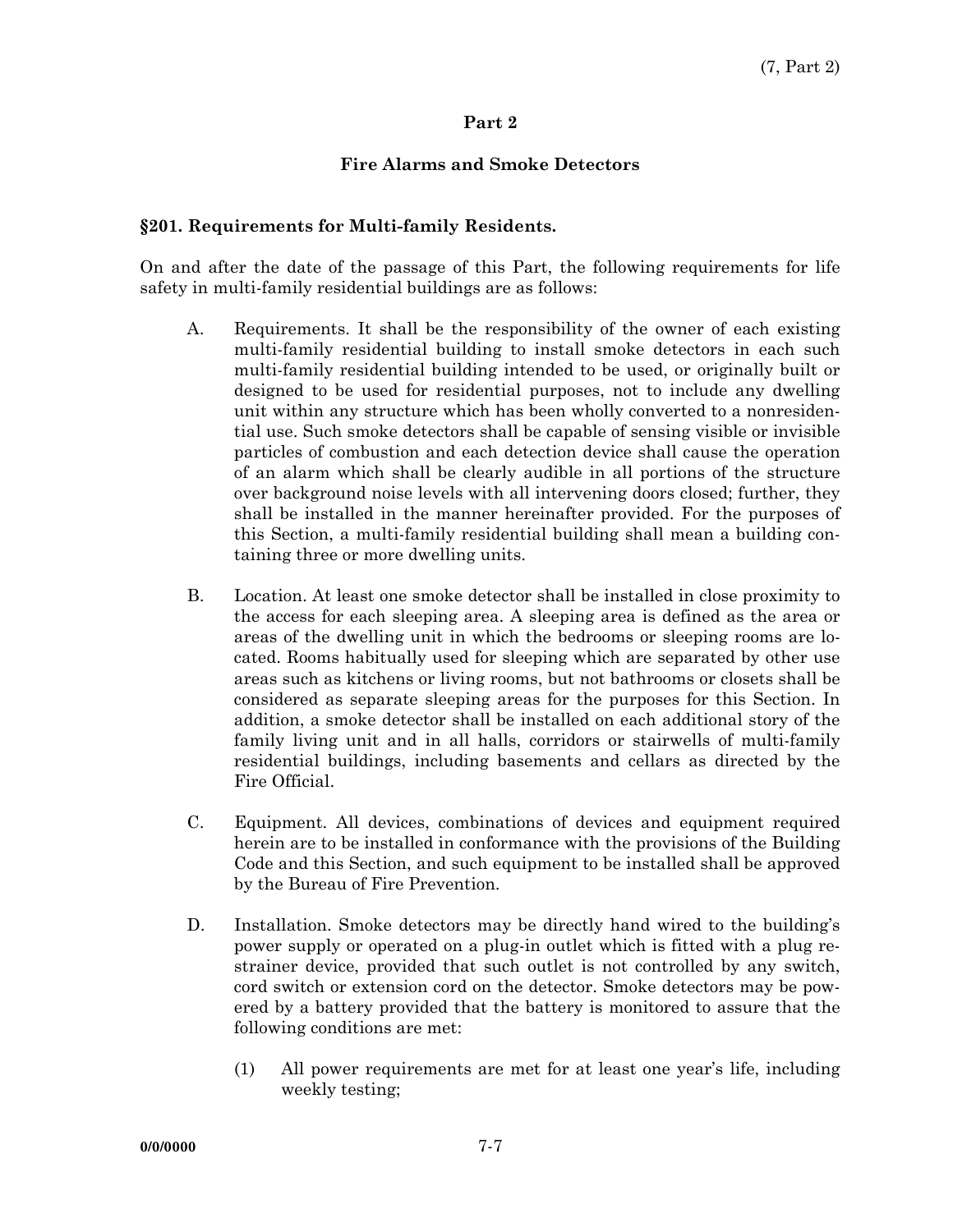- (2) A distinctive audible trouble signal is given before the battery is incapable of operating from aging, terminal corrosion, etc., the device(s) for alarm purposes;
- (3) The unit is capable of producing an alarm signal for at least four minutes at the battery voltage at which a trouble signal is normally obtained followed by seven days of trouble signal operation;
- (4) The audible trouble signal is produced at least once every minute for seven consecutive days.
- E. Maintenance. It shall be the responsibility of the property owner or agent to annually inspect and maintain any smoke detector device, installed in compliance with the provisions of this Section, in accordance with the manufacturer's warranty and/or suggested maintenance. In addition, the property owner shall provide any and all tenants or householders access to a copy of the maintenance schedule, operating manual and any other instructional or precautionary literature which the manufacturer shall supply with the unit. Tests and inspections, as recommended by the manufacturer, shall be made by the tenant or householder not less than once a month for other than battery-powered detectors and not less then once a week for battery-powered detectors.
- F. Certification at Change in Occupancy. At every change of occupancy or tenancy of every multi-family dwelling unit occasioned by or incidental to a sale, lease, sublease or change in tenancy, it shall be the duty of the grantor thereof to certify to the tenant, at the time of conveyance, and before occupancy, that all smoke detectors as required by this Section or other applicable laws are installed and in proper working condition.
- G. Permits and Fees. No smoke detector or alternative system shall be directly connected or permanently wired to the electrical system of the structure unless an electrical permit has first been obtained from the Electrical Inspection Association – Bureau of Code Services.
- H. Other Standards Applicable. This Section is intended to be used with and supplemented by the applicable provisions of the National Fire Protection Association Standards 71-1977, 72-A-1975, 72-E-1978 and 74-1978, which are hereby incorporated herein. However, if there shall be any conflict between this Part and any rules and regulations adopted pursuant thereto, and the referenced standards, the provisions which afford the greater degree of fire and life safety, as determined by the Fire Official, shall prevail.

(Ord. 490, 10/11/1989, §1)